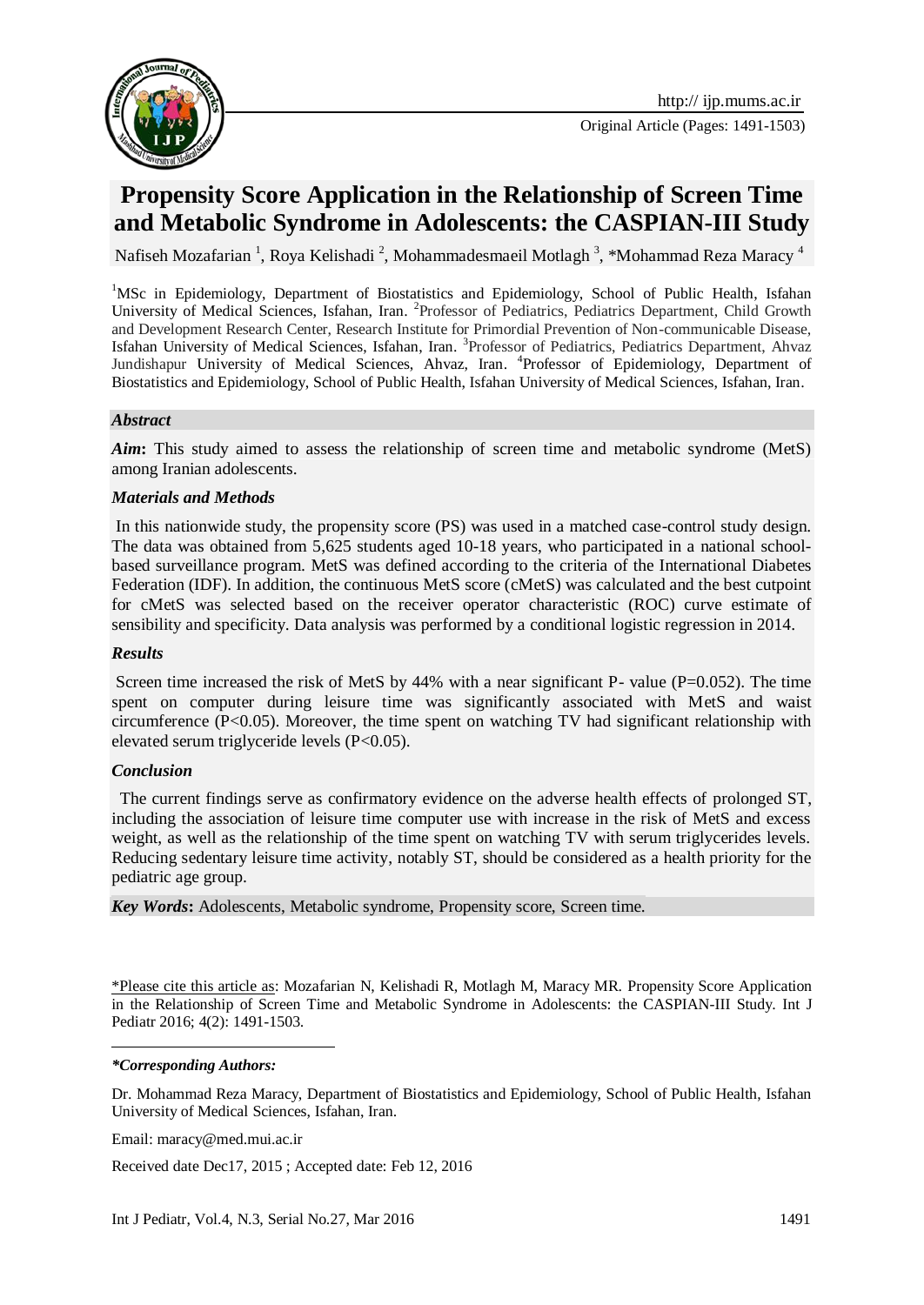# **1- INTRODUCTION**

Metabolic syndrome (MetS) origins from early life, and increases the risk of many chronic diseases in adulthood (1-3). The prevalence of sedentary life-style, childhood overweight and MetS are highly increasing all over the world (4). Some ethnic groups as Asian are more prone to MetS (5). Different criteria are used for MetS in the pediatric age group, and various prevalence rates are reported in different communities (6-9). Different factors such as genetic, socio-economical and environmental factors, unhealthy diets, urbanization and increasing sedentary lifestyle are mentioned as the main determinants of MetS (10-12). A large amount of sedentary lifestyle results from prolonged screen time (ST), which is the sum of the time spent on watching television (TV) and computer use. It is advised to limit ST to a maximum of 2 hours a day (13). A nationwide study in Iran reported that the ST of 33.4% and 53% of Iranian students exceeded this limit on weekdays and weekends, respectively. Almost half of the urban students and a quarter of rural students used personal computers (14). It is well documented that sedentary life-style is a cardio metabolic risk factor in adults (15), however limited experience exists in the pediatric age group (8, 16-19).

This study aimed to assess the relationship between ST and two types of definition for MetS in a national sample of Iranian adolescents by using the propensity score method.

### **2- MATERIALS AND METHODS**

### **2-1. Participants and study design**

Data of this matched case-control study were obtained from the third study of a national school-based surveillance program entitled Childhood and Adolescence Surveillance and Prevent Ion of Adult Non-communicable disease

(CASPIAN-III) study (2009-2010). Detailed methodology is published before (20), and here we present it in brief.

The present study included students ages 10-18 year olds.They were selected by multistage random cluster sampling from urban and rural areas of 27 provinces of Iran. Eligible schools were randomly selected from a list of schools that were stratified according to the information bank of the Ministry of Education. Students also were selected randomly from each school. Students with any chronic disease or who were taking medications were not included in this study. Study protocol was approved by ethical committees and other relevant national regulatory organizations(20), written consent was obtained from parents and oral assent from students, respectively. Students were selected by multistage random cluster sampling.

# **2-2. Measurement**

A trained team of health care providers, nurses, and physicians conducted the interviews, physical examination, and blood sampling under standard protocols and by using calibrated equipment.

A Venous blood samples was collected in the morning after a 12 h of overnight fasting from all study participants and delivered to the laboratory on the same day. All biochemical analyses were performed in the central provincial laboratory which follows the standards of the National Reference laboratory, a WHO-collaborating center in Tehran using standard kits (Pars Azmoun, Iran).

The questionnaire of the World Health Organization- Global School students Health Survey (WHO-GSHS) was used in this study. The content validity was confirmed based on observations of an experts' panel and item analysis. Reliability measures were assessed in a pilot study. more detailed was reported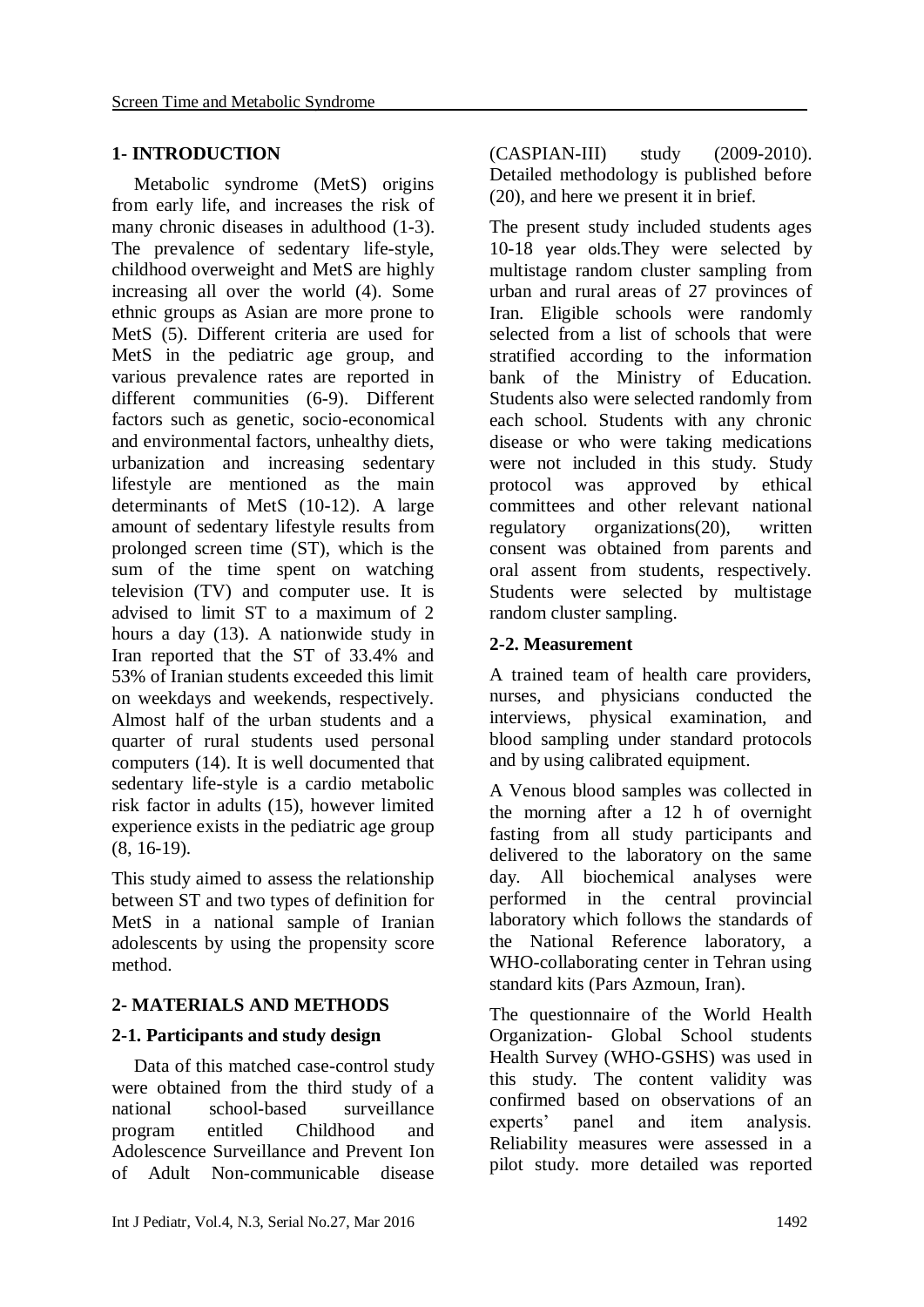elsewhere (20). Abdominal obesity was considered as waist circumference- toheight- ratio (WHtR) of more than  $0.5(21)$ . Systolic and diastolic blood pressure (SBP, DBP) were measured, and mean arterial pressure (MAP) was calculated using the following equation: MAP= [(SBP-DBP)/  $3] + DBP(24).$ 

ST was considered as the sum of the time spent on watching TV and computer use during leisure time in weekdays and weekends. As in Iran, the weekend is one day, the weighted mean of time spent on watching TV and computer use in a week was calculated as the sum of  $1/7 \times$ (time spent on computer usage  $+$  time spent on watching TV) on weekends] and [6/7  $\times$ (time spent on computer usage + time spent on watching TV) on weekdays](23). The screen time in total and the time spent on watching TV or computer use was categorized to tertiles. The screen time in total and the time spent on watching TV or computer use was categorized to tertiles (24). As there is no universally accepted definition for MetS in the pediatric age group, we used the continuous MetS score (cMetS). It was calculated by standardizing fasting blood glucose (FBG), triglycerides (TG), high density lipoprotein- cholesterol (HDL-C), MAP, and waist circumference (WC) using regressions on age and gender. As HDL-C has a reverse relationship with the MetS risk, it was multiplied by a negative. The cMetS of each person was taken from the sum of the remainders of standard Zscores. Higher cMetS scores represent undesirable metabolic conditions (24).

After calculating the cMetS by the Receiver operating characteristics (ROC) curve analysis an appropriate cutting point on the cMetS was specified for predicting MetS. A gold standard for MetS diagnosis was obtained based on the definition provided by the International Diabetes Federation (IDF) in a way that it included at least 3 of the following components:

TG> 150mg/dL, HDL-C< 40 mg/dL, WHtR greater than 0.5, FBG > 100 mg/dL, and SBP or DBP $\geq 90^{\text{th}}$  percentile for age, gender and height (25). The best cutting point for the MetS was obtained based on the lowest score (26), which included the maximum sum of sensitivity and specificity. Participants were categorized into two groups with or without MetS.

# **2-3. Statistical Analysis**

In order to describe and initial analysis quantitative, qualitative and ordinal variables based on MetS, independent ttest, Chi-square and Man-Withney-U test were used, respectively. The quantitative variables are reported as mean and standard deviation (SD) and the qualitative variables as frequency and percentage. Variables as age, gender, living area, parental education and occupation, type of school (public/private), having a personal computer, number of children in the family, birth weight, birth order, duration of breastfeeding, body image, trying to lose weight, sleep duration, number of close friends, time spent with friends after school, daily physical activity, type of bread mostly consumed, type of fat used for home foods, adding salt on the food table, type of milk and dairy products, and frequency of breakfast consumption were used as independent variables. Propensity scores in both case and control groups were categorized from lowest to highest based on the nearest propensity score. Each individual in the group with MetS was matched to a counterpart in the group without MetS. People who could not be matched in the above mentioned way were excluded from the analysis.

In order to analyze the relationship between ST in total, and time spent on watching TV or computer use with each component of MetS based on the IDF criterion, again matching was used and the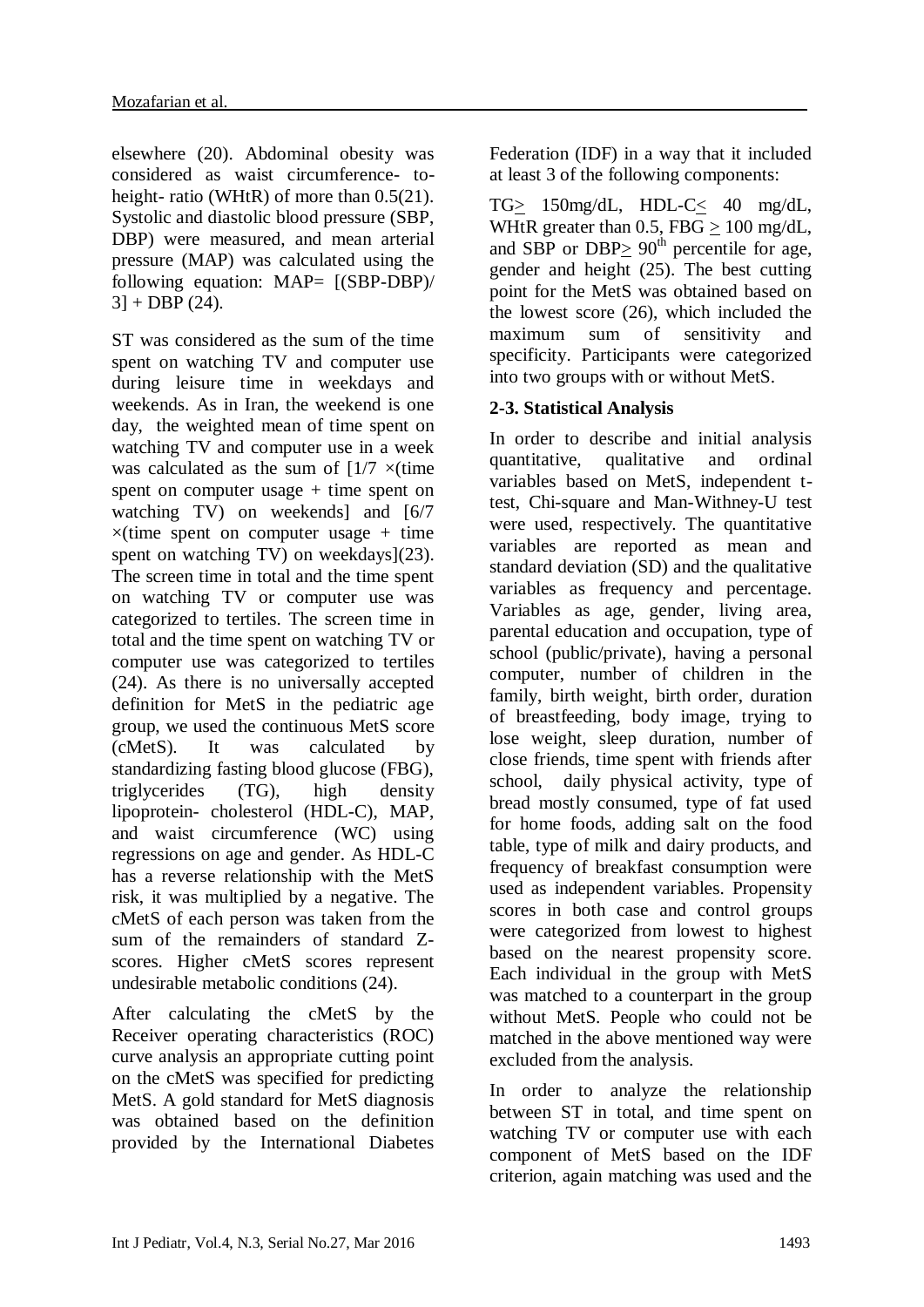MetS components were added to the model as independent variables. In the analysis of the relationships of times spent on watching TV with MetS and its components, in addition to the above mentioned covariates, the time spent on computer use was also considered as an independent variable and was controlled in the model. Likewise, in the analysis of the relationship of MetS with the time spent on computer use, the time spent on watching TV was controlled. Finally, we applied conditional logistic regression.

SPSS version 18 (PASW Statistics for Windows, Chicago: SPSS Inc.) and STATA- 10 (StataCorp, College Station, Texas, USA) were also used to analyze the data set. The P- value less than 0.05 were considered as significant.

# **3- RESULTS**

The mean (SD) age of the participants was  $14.7(2.4)$  years. The mean (SD) time spent on watching TV, time spent on computer use and ST was reported as 2.52 (1.08), 0.92 (1.09) and 3.1 (44.65) hours a day, respectively. The cut of points of them were considered as lower limit of the last tertiles. Hence the cut of points of the time spent on watching TV, computer use, and ST was reported 3.14, 1, and 4 hours a day, respectively.

Based on the IDF definition, 7.2% of participants had MetS, this frequency was significantly higher in girls than in boys  $(8.4\% \text{ vs. } 6\%, \text{ respectively. } P=0.008).$ Moreover, 34.2 % of participants did not have any component of MetS, 39.5% had one component, 19.1% two components, 5.7 % three components, 1.4 % four components and 0.1 % had five components of MetS.

Based on the ROC curve of the c-MetS and regarding sensitivity and specificity, the best cutting point was defined as 2.3043 with a sensitivity of 91.1% and specificity of 89.6% for diagnosing individuals with MetS. The area under curve (AUC) was 0.96 and the confidence interval (CI) was 0.95-0.97, which indicates a high level of accuracy of this score in diagnosing MetS. The prevalence of MetS based on the same cutting point was found as 16.1%.

The propensity score was calculated using the covariates in a logistic model. The two groups (with or without MetS) were matched 1:1 without any replacement. The distribution of the variables of the two groups before and after their matching is presented in (Table.1). Those variables that had no significant difference before and after matching were excluded from this Table. The estimated propensity scores before and after matching for 288 subjects in the each group is illustrated in (Table.2). After matching, the standard error of mean was reduced from 12.7% to 2.8% and this shows the quality of the matching ensures that the distribution of the variables was similar in the two groups studied (Figure.1). After matching the odds ratio (OR) of the data was calculated. The OR (95%CI) of the relationship between MetS and ST of more than 4 hours was 1.44 (0.98-2.12) and a near significant P-value (0.052). In order to analyse each component of the MetS in relation to ST, watching TV and using computer, matching was performed and the other components of the syndrome were entered in the model as independent variables. After matching, the ORs of the data were also calculated. More details are illustrated in (Table.3).

Those adolescents who watched TV for more than 3.14 hours a day, were at higher risk of elevated TG compared who spent less time on TV watching (OR=1.83 , 95% CI :1.003-3.46, P=0.035). However no significant relationship was found between the time spent on watching TV and MetS (OR=1.24, 95% CI: 0.83-1.9; P=0.28). Significant positive relationship was documented between more than one hour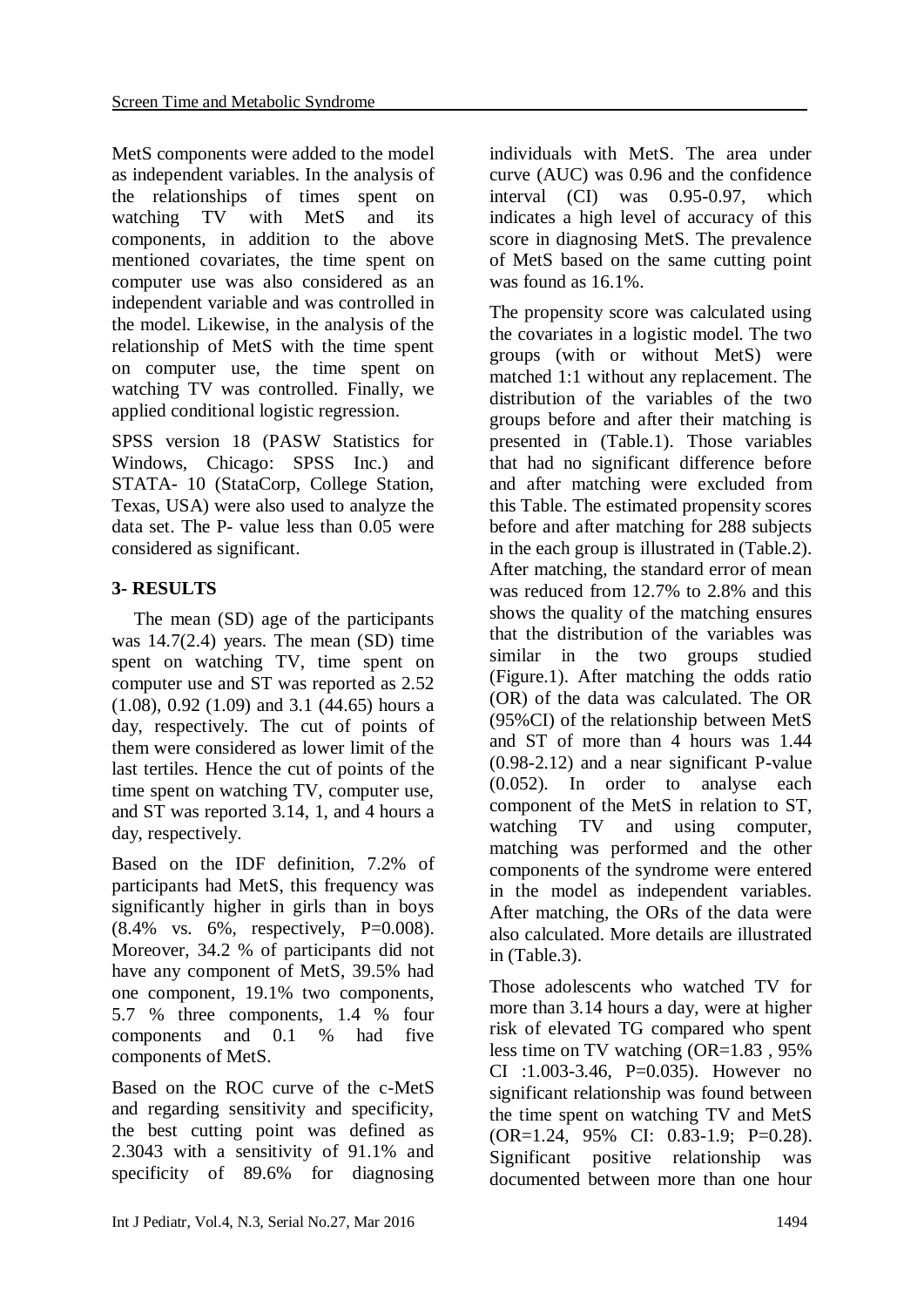of computer use and MetS (OR=1.45, 95% CI: 1-2.13;  $P=0.04$ ) as well as between the time spent on using computer and obesity (OR=1.48, 95% CI: 1-2.2; P=0.04).

#### **4- DISCUSSION**

The current study showed that prolonged ST could increase the risk of MetS and some of its components in adolescents. Our findings are in line with some previous studies conducted in the pediatric populations of different communities. For instance, studies in American (17) and Korean teenagers (8) showed higher ST was associated with higher risk of MetS (8). Likewise, studies in prepubescent children in Finland (27) and in the US (23) confirmed positive relationship of ST with MetS and some of its components. A longitudinal study showed that ST in teenagers resulted in increase in MetS and its components including elevated TG and WC (19). Moreover, some studies have proposed an association between ST and increased risk of insulin resistance (28,29). A study in Australia found that boys who spent more than two hours on ST tended to be twice as much at the risk of increased plasma insulin and insulin resistance. However, the corresponding figure was not significant for girls (28). A study on 7-13 year old children in Norway showed a significant independent relationship between ST and insulin resistance (29). Meanwhile this study did not reveal any relationship between ST and an increase in the risk of MetS and its components. Some studies evaluated the separate role of the leisure time spent on TV watching and on computer use. Cross-sectional studies in Finland (27), the US (30), and Portugal (31) showed that watching TV was associated with an increase in the cardio metabolic risk, whereas this association was not found for the leisure computer use in children and adolescents. Similarly, a prospective cohort study found that

watching TV in adolescence was positively related to obesity, elevated TG, and MetS, whereas the corresponding figure was not significant for the leisure time computer use (19).

Contrary to the abovementioned findings, some other studies did not confirm significant relationship between the time spent on watching TV and the increased risk of MetS and its components. Studies on American (32) and European (33) children and adolescents did not document significant association between the time spent on TV watching with MetS and its components as elevated BP and FBG and reduced HDL-C (32). Similar findings are reported from young Dutch children 2014 study on 5-6 years old Dutch children (34).

Our current finding on the association of the time spent on watching TV with elevated TG levels in adolescents is consistent with some previous crosssectional (35) and cohort studies (19). This finding might be explained by the fact that more time children spend on watching TV, the more high-fat foods they consume (36), and their tendency to advertised foods (37). However, some other studies did not document significant association between time spent on watching TV and elevated TG (32-34, 38).

Many studies have shown the association of prolonged TV watching with increased risk of obesity (16, 19, 27, 32, 39, 40). In the current study, the time spent on leisure time computer use was associated with excess weight, but we did not document such association for TV watching. This might be explained in part by underreporting of the time spent on TV watching by obese students (41). Another plausible reason could be that the weekend duration in Iran is only one day and this could have led to the underestimation of the TV watching time and the current findings. Many studies have been conducted with the aim of assessing the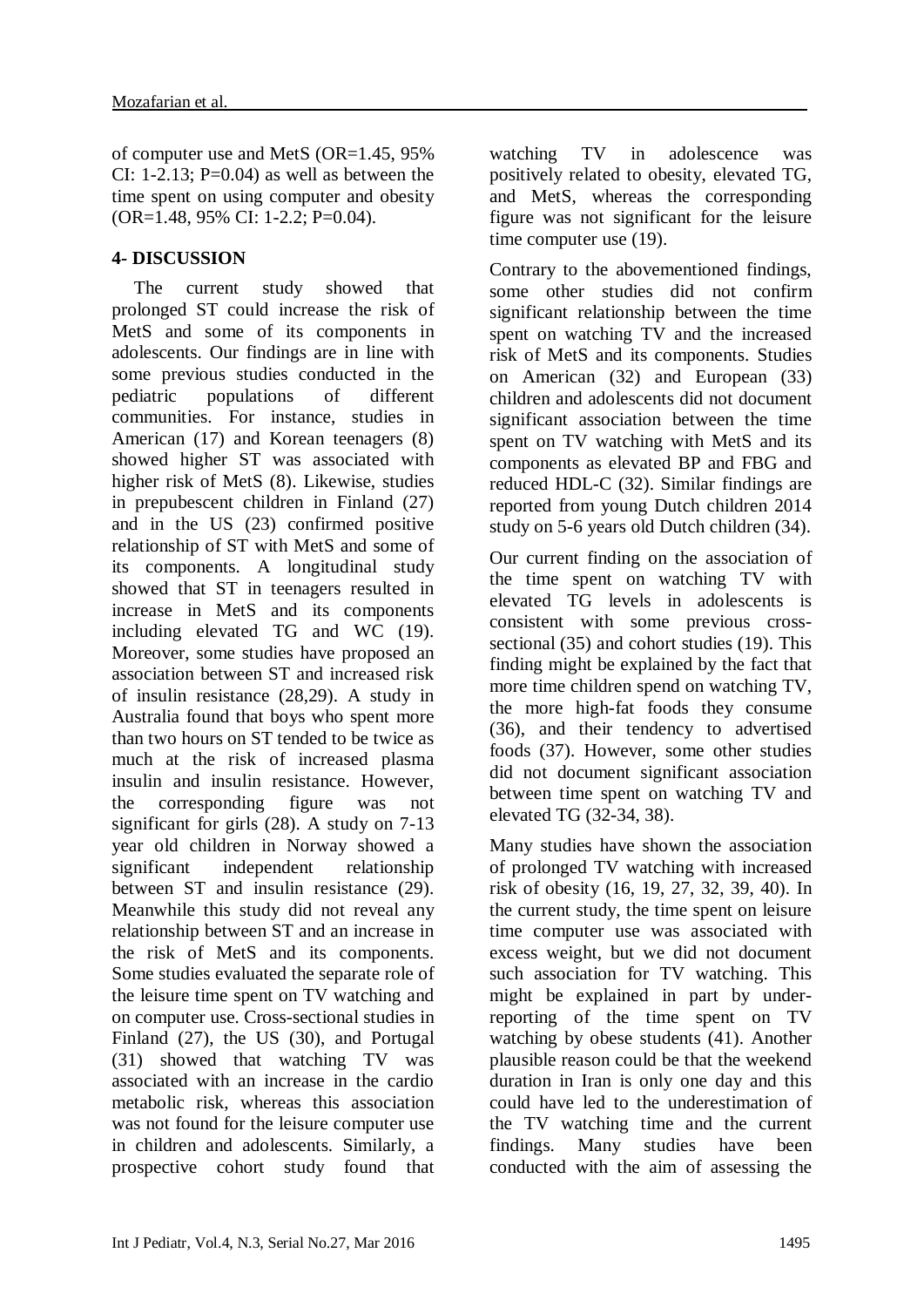relationship between the duration of time spent on watching TV, videos and working with computer with MetS and its components in different pediatric populations. Controversies in their findings might be because of lack of universal definition for pediatric MetS, as well as using different methods to assess lifestyle factors, application of diverse statistical methods, and small sample size in some studies. The current survey was conducted on a large sample size by using the WHO-GSHS questionnaire and a validated continuous score for MetS, moreover an advanced statistical method was applied.

# **4-1. Study limitations and strengths**

The main limitation of this study is the cross-sectional nature of the data, moreover, self-reported data are used.

One of the strengths of this study is that the matching method based on propensity score was used as the method for controlling a large number of underlying and probably confounding variables. Other strong points of this study are its novelty in the Middle Eastern pediatric population, its large nationally representative sample size and using a validated questionnaire. Determining the MetS by using a cut-off point of the c-MetS, which is defined by the golden IDF standard with a relatively high sensitivity and specificity proportions, is another strength.

# **5- CONCLUSION**

The current findings serve as confirmatory evidence on the adverse health effects of prolonged ST, including the association of leisure time computer use with increase in the risk of MetS and excess weight, as well as the relationship of the time spent on watching TV with serum TG levels. Reducing sedentary leisure time activities, notably ST, should be considered as a health priority for the pediatric age group.

# **6-SOURCE OF FUNDING**

This study was conducted as a thesis funded by Isfahan University of Medical Sciences, by using data obtained from a national surveillance program.

### **7-CONFLICT OF INTEREST:** None.

### **8-ACKNOWLEDGMENTS**

This article is the result of the Epidemiology Master Thesis (No. 393461), approved by the Health faculty of Isfahan University of Medical Sciences. This research was funded by the Research Council of Medical Sciences. The writers express their gratitude to the CASPIANproject team members and the research's participants and their families.

#### **9-REFERENCES**

1. Ford ES. Risks for all-cause mortality, cardiovascular disease, and diabetes associated with the metabolic syndrome a summary of the evidence. Diabetes care 2005; 28(7):1769-78.

2. Lutsey PL, Steffen LM, Stevens J. Dietary Intake and the Development ofthe Metabolic Syndrome The Atherosclerosis Risk in Communities Study. Circulation 2008;117(6):754-61.

3. Kelishadi R, Ardalan G, Gheiratmand R, Majdzadeh R, Hosseini M, Gouya M, et al. Thinness, overweight and obesity in a national sample of Iranian children and adolescents: CASPIAN Study. Child Care Health Dev 2008; 34(1):44-54.

4. Kohen-Avramoglu R, Theriault A, Adeli K. Emergence of the metabolic syndrome in childhood: an epidemiological overview and mechanistic link to dyslipidemia. Clin Biochem 2003;36(6):413- 20.

5. Lorenzo C, Williams K, Stern MP, Haffner SM. The metabolic syndrome as predictor of type 2 diabetes the San Antonio heart study. Diabetes Care 2003;26(11):3153- 59.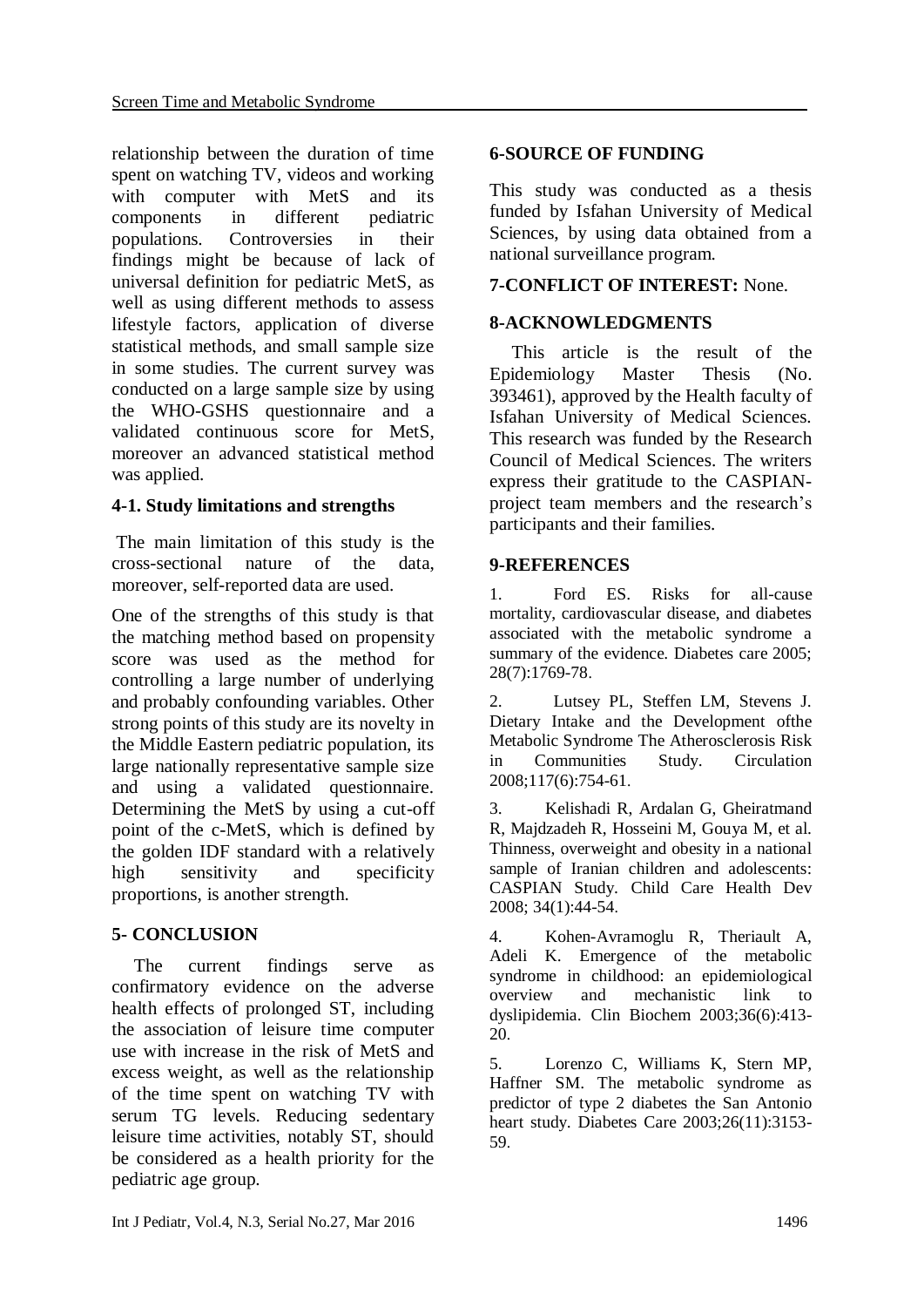6. Cook S, Auinger P, Li C, Ford ES. Metabolic syndrome rates in united states adolescents, from the national health and nutrition examination survey, 1999–2002. J Pediatr 2008;152(2):165-70. e2.

7. Kelishadi R, Gouya MM, Adeli K, Ardalan G, Gheiratmand R, Majdzadeh R, et al. Factors associated with the metabolic syndrome in a national sample of youths: CASPIAN Study. Nutr Metab Cardiovasc Dis 2008;18(7):461-70.

8. Kang HT, Lee HR, Shim JY, Shin YH, Park BJ, Lee YJ. Association between screen time and metabolic syndrome in children and adolescents in Korea: the 2005 Korean National Health and Nutrition Examination Survey. Diabetes Res Clin Pract 2010; 89(1):72-8.

9. Bhat R, Parray I, Ahmad Z. Prevalence of the Metabolic Syndrome among North Indian Adolescents Using Adult Treatment Panel III and Pediatric International Diabetic Federation Definitions. J Diabetes Metab 2014; 5(352):2.

10. Alberti G, Zimmet P, Shaw J, Bloomgarden Z, Kaufman F, Silink M. Type 2 Diabetes in the Young: The Evolving Epidemic The International Diabetes Federation Consensus Workshop. Diabetes Care 2004;27(7):1798-811.

11. Bhowmik B, Afsana F, My Diep L, Binte Munir S, Wright E, Mahmood S, et al. Increasing prevalence of type 2 diabetes in a rural Bangladeshi population: a population based study for 10years. Diabetes Metab J 2013; 37(1):46-53.

12. Lind PM, Riserus U, Salihovic S, Bavel B, Lind L. An environmental wide association study (EWAS) approach to the metabolic syndrome. Environ Int 2013; 55:1-8.

13. American Academy of Pediatrics: Children, adolescents, and television. Pediatrics 2001;107(2):423.

14. Jari M, Qorbani M, Motlagh ME, Heshmat R, Ardalan G, Kelishadi R. A Nationwide Survey on the Daily Screen Time of Iranian Children and Adolescents: The CASPIAN-IVStudy. Int J Prev Med 2014; 5(2):224.

15. Katzmarzyk PT, Ardern C. Physical activity levels of Canadian children and youth: current issues and recommendations. Can J Diabetes. 2004;28:67-78.

16. Tremblay MS, LeBlanc AG, KhoME, Saunders TJ, Larouche R, Colley RC, et al. Systematic review of sedentary behaviour and health indicators in school-aged children and youth. Int J Behav Nutr Phys Act 2011; 8(1):98.

17. Mark AE, Janssen I. Relationship between screen time and metabolic syndrome in adolescents. J Public Health (Oxf) 2008; 30(2):153-60.

18. Saunders TJ, Tremblay MS, Mathieu ME, Henderson M, O'Loughlin J, Tremblay A, et al. Associations of sedentary behavior, sedentary bouts and breaks in sedentary time with cardiometabolic risk in children with a family history of obesity. PLoS One 2013; 8(11):e79143.

19. Grøntved A, Ried-Larsen M, Møller NC, Kristensen PL, Wedderkopp N, Froberg K, et al. Youth screen-time behaviour is associated with cardiovascular risk in young adulthood: the European Youth Heart Study. Eur J Prev Cardiol 2014; 21(1):49-56.

20. Kelishadi R, Heshmat R, Motlagh ME, Majdzadeh R, Keramatian K, Qorbani M, et al. Methodology and early findings of the third survey of CASPIAN study: A national schoolbased surveillance of students' high risk behaviors. International journal of preventive medicine 2012;3(6):394.

21. Knowles K, Paiva L, Sanchez S, Revilla L, Lopez T, Yasuda M, et al. Waist circumference, body mass index, and other measures of adiposity in predicting cardiovascular disease risk factors among Peruvian adults. Int J Hypertens 2011; 2011.

22. McNamara JR, Schaefer EJ. Automated enzymatic standardized lipid analyses for plasma and lipoprotein fractions. Clin Chim Acta 1987;166(1):1-8.

23. Martinez-Gomez D, Tucker J, Heelan KA, Welk GJ, Eisenmann JC. Associations between sedentary behavior and blood pressure in young children. Arch Pediatr Adolesc Med 2009;163(8):724-30.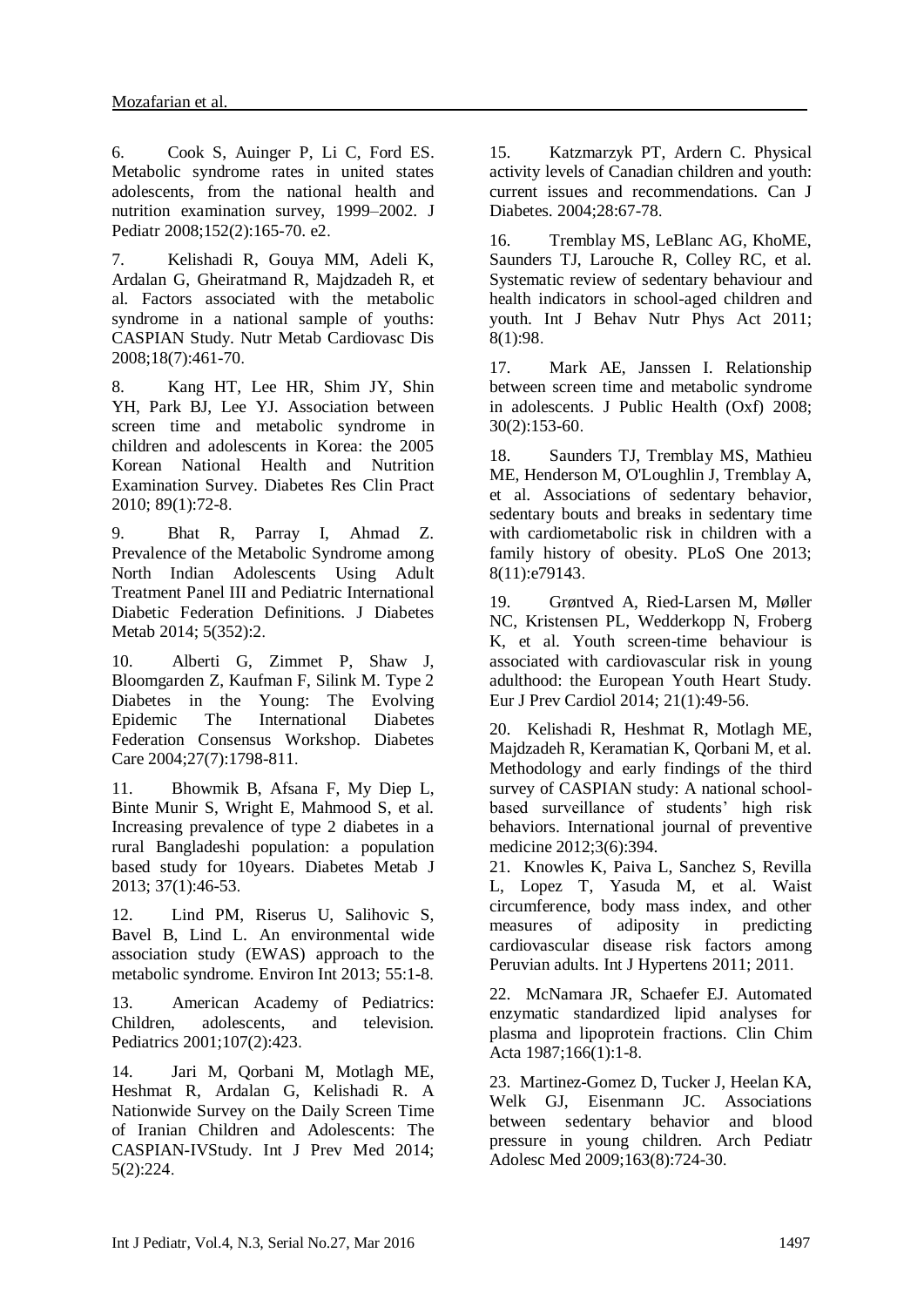24. Eisenmann JC. Aerobic fitness, fatness and the metabolic syndrome in children and adolescents. Acta Paediatr 2007; 96(12):1723- 9.

25. Zimmet P, Alberti G, Kaufman F, Tajima N, Silink M, Arslanian S, et al. The metabolic syndrome in children and adolescents. The Lancet 2007; 369(9579):2059-61.

26. Perkins NJ, Schisterman EF. The inconsistency of "optimal" cutpoints obtained using two criteria based on the receiver operating characteristic curve. Am J Epidemiol 2006;163(7):670-5.

27. Väistö J, Eloranta A-M, Viitasalo A, Tompuri T, Lintu N, Karjalainen P, et al. Physical activity and sedentary behaviour in relation to cardiometabolic risk in children: cross-sectional findings from the Physical Activity and Nutrition in Children (PANIC) Study. Int J Behav Nutr Phys Act 2014;11(1):55.

28. Hardy LL, Denney-Wilson E, Thrift AP, Okely AD, Baur LA. Screen time and metabolic risk factors among adolescents. Arch Pediatr Adolesc Med 2010; 164:643–49.

29. Danielsen Y, Juliusson P, Nordhus I, Kleiven M, Meltzer H, Olsson S, et al. The relationship between life‐style and cardio‐metabolic risk indicators in children: the importance of screen time. Acta Paediatr 2011;100(2):253-59.

30. Carson V, Janssen I. Volume, patterns, and types of sedentary behavior and cardiometabolic health in children and adolescents: a cross-sectional study. BMC Public health 2011;11(1):274.

31. Stamatakis E, Coombs N, Jago R, Gama A, Mourão I, NogueiraH, et al. Type-specific screen time associations with cardiovascular risk markers in children. Am J Prev Med 2013; 44(5):481-88.

32. Staiano AE, Harrington DM, Broyles ST, Gupta AK, Katzmarzyk PT. Television, adiposity, and cardiometabolic risk in children and adolescents. Am J Prev Med 2013; 44(1):40-7.

33. Ekelund U, Brage S, Froberg K, Harro M, Anderssen SA, Sardinha LB, et al. TV viewing and physical activity are independently associated with metabolic risk in children: the European Youth Heart Study. PLoS Med 2006; 3(12):e488.

34. Chinapaw MJ, Altenburg TM, van Eijsden M, Gemke RJ, Vrijkotte TG. Screen time and cardiometabolic function in Dutch 5-6 year olds: cross-sectional analysis of the ABCDstudy. BMC Public health 2014;14(1):933.

35. Altenburg TM, de Kroon ML, Renders CM, Hirasing R, Chinapaw MJ. TV time but not computer time is associated with cardiometabolic risk in Dutch young adults. PLoS One 2013; 8(2):e57749.

36. Robinson RN. Television viewing and childhood obesity. Pediatr Clin North Am  $2001$ : 48:1017 – 25

37. Vandewater EA, Shim M-s, Caplovitz AG. Linking obesity and activity level with children's televisionand video game use. J Adolesc 2004; 27(1):71-85.

38. Martinez-Gomez D, Rey-LópezJP, Chillón P, Gómez-Martínez S, Vicente-Rodríguez G, Martín-Matillas M, et al. Excessive TV viewing and cardiovascular disease risk factors in adolescents. The AVENA cross-sectional study. BMC Public health 2010;10(1):274.

39. Byun W, Dowda M, Pate RR. Associations between screen-based sedentary behavior and cardiovascular disease risk factors in Korean youth. J Korean Med Sci 2012; 27(4):388-94.

40. LeBlanc AG, Spence JC, Carson V, Connor Gorber S, Dillman C, Janssen I, et al. Systematic review of sedentary behaviour and health indicators in the early years (aged 0–4 years). Appl Physiol Nutr Metab 2012; 37(4):753-72.

41. Sirard JR, Pate RR. Physical activity assessment in children and adolescents. Sports medicine 2001; 31(6):439-54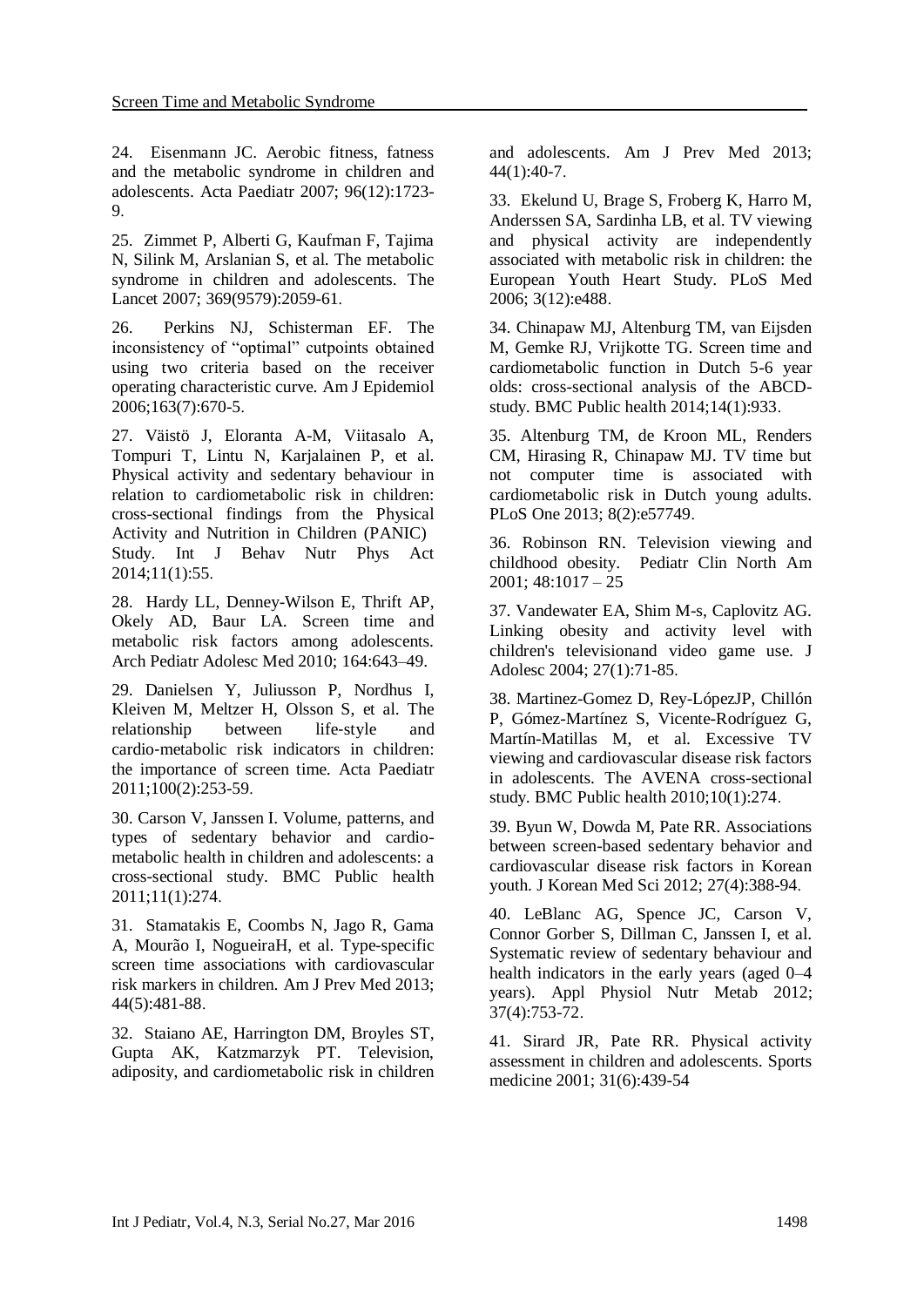#### Mozafarian et al.

| Variables              |                | <b>Before Propensity Score- Matched</b> |               |            | After Propensity Score- Matched |               |          |
|------------------------|----------------|-----------------------------------------|---------------|------------|---------------------------------|---------------|----------|
|                        |                | Metabolic syndrome                      | Control group | P-value    | Metabolic syndrome              | Control group | P-value  |
|                        |                | $group(n=542)$                          | $(n=2824)$    |            | $group(n=288)$                  | $(n=288)$     |          |
|                        |                | NO.(%)                                  | NO.(%)        |            | NO.(%)                          | NO.(%)        |          |
| Age(years)             | Mean(SD)       | 14.73(2.2)                              | 14.67(2.4)    | 0.631      | 14.76(0.14)                     | 14.74(0.14)   | $0.92$ ‡ |
| Gender                 | <b>Boy</b>     | 270(49.8)                               | 1459(51.7)    | 0.43       | 156(54.2)                       | 170(59)       | 0.24     |
|                        | Girl           | 272(50.2)                               | 1365(48.3)    |            | 132(45.8)                       | 118(41)       |          |
| Living area            | Urban          | 402(76.4)                               | 1892(69.1)    | 0.001      | 216(75)                         | 217(75.35)    | 0.92     |
|                        | Rural          | 124(23.6)                               | 845(30.9)     |            | 72(25)                          | 71(24.65)     |          |
|                        | Unemployed     | 27(5.3)                                 | 187(6.8)      | < 0.001    | 13(4.5)                         | 9(3.13)       |          |
|                        | Workman/labor  | 89(17.4)                                | 608(22.2)     |            | 17.7(51)                        | 49(17)        | 0.66     |
| Father's occupation    | Employed/offic | 137(26.8)                               | 656(24)       |            | 80(27.8)                        | 79(27.4)      |          |
|                        | e work         |                                         |               |            |                                 |               |          |
|                        | Agriculturist  | 38(7.4)                                 | 320(11.7)     |            | 20(6.9)                         | 29(10.1)      |          |
|                        | Self-employed  | 221(43.2)                               | 967(35.3)     |            | 124(43.06)                      | 122(42.4)     |          |
|                        | <6             | 156(29.9)                               | 1088(39.3)    | $< 0.001*$ | 87(30.2)                        | 82(28.5)      |          |
| Father's               | $6-9$          | 128(24.6)                               | 703(25.4)     |            | 64(22.2)                        | 78(27.1)      | $0.98*$  |
| education(years)       | $9 - 12$       | 175(33.6)                               | 709(25.6)     |            | 99(34.4)                        | 84(29.2)      |          |
|                        | >12            | 62(11.9)                                | 270(9.7)      |            | 38(13.2)                        | 44(15.3)      |          |
|                        | <6             | 205(38.6)                               | 1436(51.4)    | $< 0.001*$ | 109(37.9)                       | 105(36.5)     |          |
| Mother's               | $6-9$          | 131(24.7)                               | 624(22.3)     |            | 69(24)                          | 64(22.2)      | $0.7*$   |
| education(years)       | $9 - 12$       | 159(29.9)                               | 585(20.9)     |            | 84(29.2)                        | 97(33.7)      |          |
|                        | $>12$          | 36(6.8)                                 | 150(5.4)      |            | 26(9)                           | 22(7.6)       |          |
| Possessing<br>personal | Yes            | 260(49.1)                               | 1168(42)      | 0.003      | 147(51)                         | 144(50)       | $0.8\,$  |
| computer               | N <sub>o</sub> | 270(50.9)                               | 1615(58)      |            | 141(49)                         | 144(50)       |          |
| School type            | Public         | 479(91.8)                               | 2605(94.4)    | 0.021      | 262(91)                         | 259(89.9)     | 0.67     |
|                        | Private        | 43(8.2)                                 | 155(5.6)      |            | 26(9)                           | 29(10.1)      |          |
| Number of children in  | $\langle 2$    | 42(8)                                   | 136(4.9)      | $< 0.001*$ | 25(8.7)                         | 27(9/4)       |          |
| the family             | $2 - 4$        | 392(75.1)                               | 1947(70.6)    |            | 211(73.3)                       | 207(71.9)     | $0.99*$  |
|                        | $>\!\!4$       | 88(16.9)                                | 675(24.5)     |            | 52(18.1)                        | 54(18.7)      |          |
|                        | First          | 207(39.4)                               | 928(33.6)     | $< 0.001*$ | 118(41)                         | 115(39.9)     |          |
| Birth order            | Second         | 148(28.1)                               | 716(25.9)     |            | 71(24.7)                        | 78(27.1)      | $0.96*$  |
|                        | Third          | 73(13.9)                                | 418(15.1)     |            | 45(15.6)                        | 44(15.3)      |          |
|                        | Fourth or more | 98(18.6)                                | 703(25.4)     |            | 54(18.8)                        | 51(17.7)      |          |
| Body image             | Very thin      | 31(5.8)                                 | 282(10)       | $< 0.001*$ | 12(4.2)                         | 9(3.13)       |          |

 **Table 1**: Characteristics of adolescents with and without metabolic syndrome before and after matching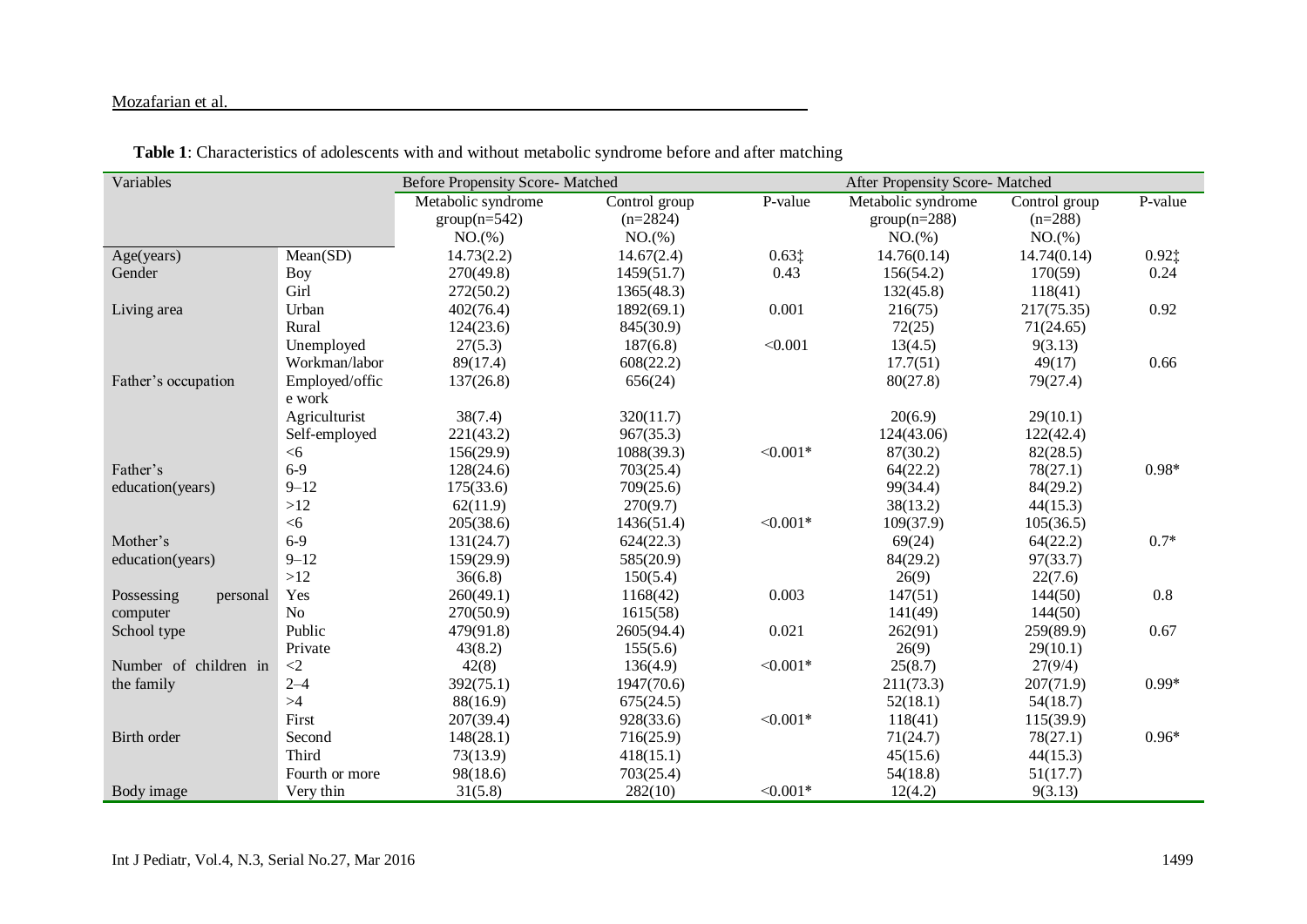#### Screen Time and Metabolic Syndrome

|                         | Slightly thin   | 226(41.9) | 418(14.8)  |         | 126(43.7) | 130(45.1) | $0.65*$ |
|-------------------------|-----------------|-----------|------------|---------|-----------|-----------|---------|
|                         | Normal          | 43(8)     | 656(23.3)  |         | 16(5.6)   | 16(5.6)   |         |
|                         | Slightly obese  | 53(9.8)   | 40(1.4)    |         | 31(10.8)  | 19(6.6)   |         |
|                         | Very obese      | 186(34.5) | 1421(50.4) |         | 103(35.8) | 114(39.6) |         |
| Following specific diet | No, but I must  | 44(8.3)   | 565(20.2)  | < 0.001 | 13(4.5)   | 29(10.1)  |         |
| for weight loss         | high<br>have    |           |            |         |           |           | 0.01    |
|                         | weight          |           |            |         |           |           |         |
|                         | Not good        | 172(32.3) | 1526(54.7) |         | 92(31.9)  | 111(38.5) |         |
|                         | No, but I must  | 235(44.2) | 495(17.7)  |         | 130(45.1) | 95(33)    |         |
|                         | have to<br>lose |           |            |         |           |           |         |
|                         | weight          |           |            |         |           |           |         |
|                         | yes             | 81(15.2)  | 205(7.3)   |         | 53(18.4)  | 53(18.4)  |         |
| Sleep duration (h)      | <6              | 39(7.8)   | 178(6.7)   | $0.02*$ | 10(3.5)   | 19(6.6)   |         |
|                         | $6 - 8$         | 162(32.2) | 738(27.8)  |         | 92(31.9)  | 86(29.9)  | $0.6*$  |
|                         | >8              | 302(60)   | 1742(65.5) |         | 186(64.6) | 183(63.5) |         |
| Type of fat used in the | Solid fats      | 184(39.7) | 1177(46.7) | 0.006   | 108(37.5) | 108(37.5) |         |
| family food             | Liquid oil      | 121(26.1) | 697(27.7)  |         | 78(27.1)  | 83(28.8)  | 0.51    |
|                         | Ghee            | 13(2.8)   | 49(1.9)    |         | 8(2.8)    | 5(1.7)    |         |
|                         | Frying oil      | 140(30.2) | 566(22.5)  |         | 92(31.9)  | 86(29.9)  |         |
|                         | Suet            | 5(1.1)    | 21(0.8)    |         | 2(0.7)    | 3(1.04)   |         |
|                         | <b>Butter</b>   | 1(0.2)    | 8(0.3)     |         | $\Omega$  | 3(1.04)   |         |
|                         | Ordinary        | 263(51)   | 1379(51)   | 0.025   | 146(50.1) | 148(51.4) |         |
| Type of milk and dairy  | pasteurized     |           |            |         |           |           | 0.82    |
| products consumed       | Pasteurized     | 35(6.8)   | 225(8.3)   |         | 23(8)     | 26(9.03)  |         |
|                         | high fat        |           |            |         |           |           |         |
|                         | Pasteurized     | 132(25.6) | 544(20.1)  |         | 65(22.6)  | 61(21.2)  |         |
|                         | Low fat         |           |            |         |           |           |         |
|                         | Unpasteurized   | 57(11)    | 349(12.9)  |         | 38(13.2)  | 32(11.1)  |         |
|                         | Ordinary        |           |            |         |           |           |         |
|                         | Unpasteurized   | 29(5.6)   | 208(7.7)   |         | 16(5.6)   | 21(7.3)   |         |
|                         | full fat        |           |            |         |           |           |         |

\* According to the Mann-Whitney test, ‡ According to the t-test, other p-values are based on chi-square test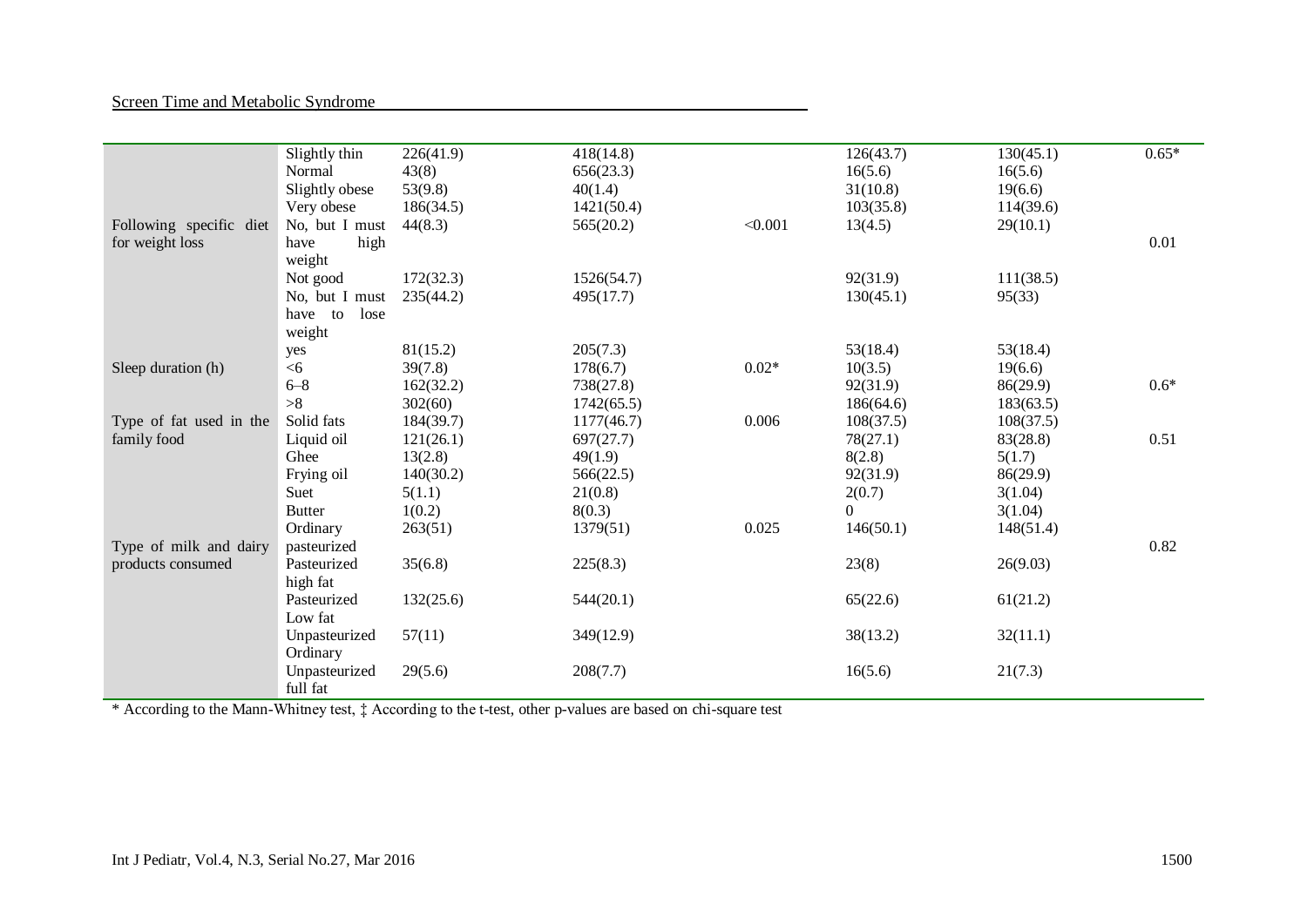#### Mozafarian et al.

#### **Table 2**.Results of the estimated propensity score

|                                        | Groups             | Number | Mean(SD)   | Minimum | Maximum |
|----------------------------------------|--------------------|--------|------------|---------|---------|
| <b>Before Propensity Score-Matched</b> | control.           | 1680   | 0.13(0.11) | 0.0063  | 0.7225  |
|                                        | Metabolic syndrome | 292    | 0.27(0.18) | 0.0137  | 0.8076  |
| After Propensity Score-Matched         | Control            | 288    | 0.25(0.15) | 0.0137  | 0.7041  |
|                                        | Metabolic syndrome | 288    | 0.26(0.17) | 0.0137  | 0.7036  |

| body image                                                               |                                       |  |  |  |
|--------------------------------------------------------------------------|---------------------------------------|--|--|--|
| trying to lose weight                                                    |                                       |  |  |  |
| mother's education                                                       |                                       |  |  |  |
| father's education                                                       |                                       |  |  |  |
| type of fat used tor home toods                                          |                                       |  |  |  |
| father's occupation                                                      |                                       |  |  |  |
| type of school                                                           |                                       |  |  |  |
| duration of breastfeeding                                                |                                       |  |  |  |
| birth weight                                                             |                                       |  |  |  |
| sex                                                                      |                                       |  |  |  |
| type of bread mostly consumed                                            |                                       |  |  |  |
| hours spent on exercise classes at school<br>age                         |                                       |  |  |  |
| adding salt on the food table                                            |                                       |  |  |  |
| number of close friends                                                  |                                       |  |  |  |
| frequency of breakfast consumption                                       |                                       |  |  |  |
| type of milk and dairy products                                          |                                       |  |  |  |
| number of days in which you spent 30-minutes exercising in the past week |                                       |  |  |  |
| time spent with friends after return from school to home                 |                                       |  |  |  |
| time spent with friends after school and before going home               |                                       |  |  |  |
| sleep duration                                                           |                                       |  |  |  |
| having a personal computer                                               |                                       |  |  |  |
| living area                                                              | . 1                                   |  |  |  |
| birth order                                                              | • Unmatched                           |  |  |  |
| number of children in the family                                         | × Matched                             |  |  |  |
|                                                                          |                                       |  |  |  |
|                                                                          |                                       |  |  |  |
|                                                                          | 20<br>80<br>20<br>40                  |  |  |  |
|                                                                          | Standardized % bias across covariates |  |  |  |

**Fig. 1**: Standardized differences for baseline covariates in the original and the matched sample (for examining the relationship between screen time and metabolic syndrome).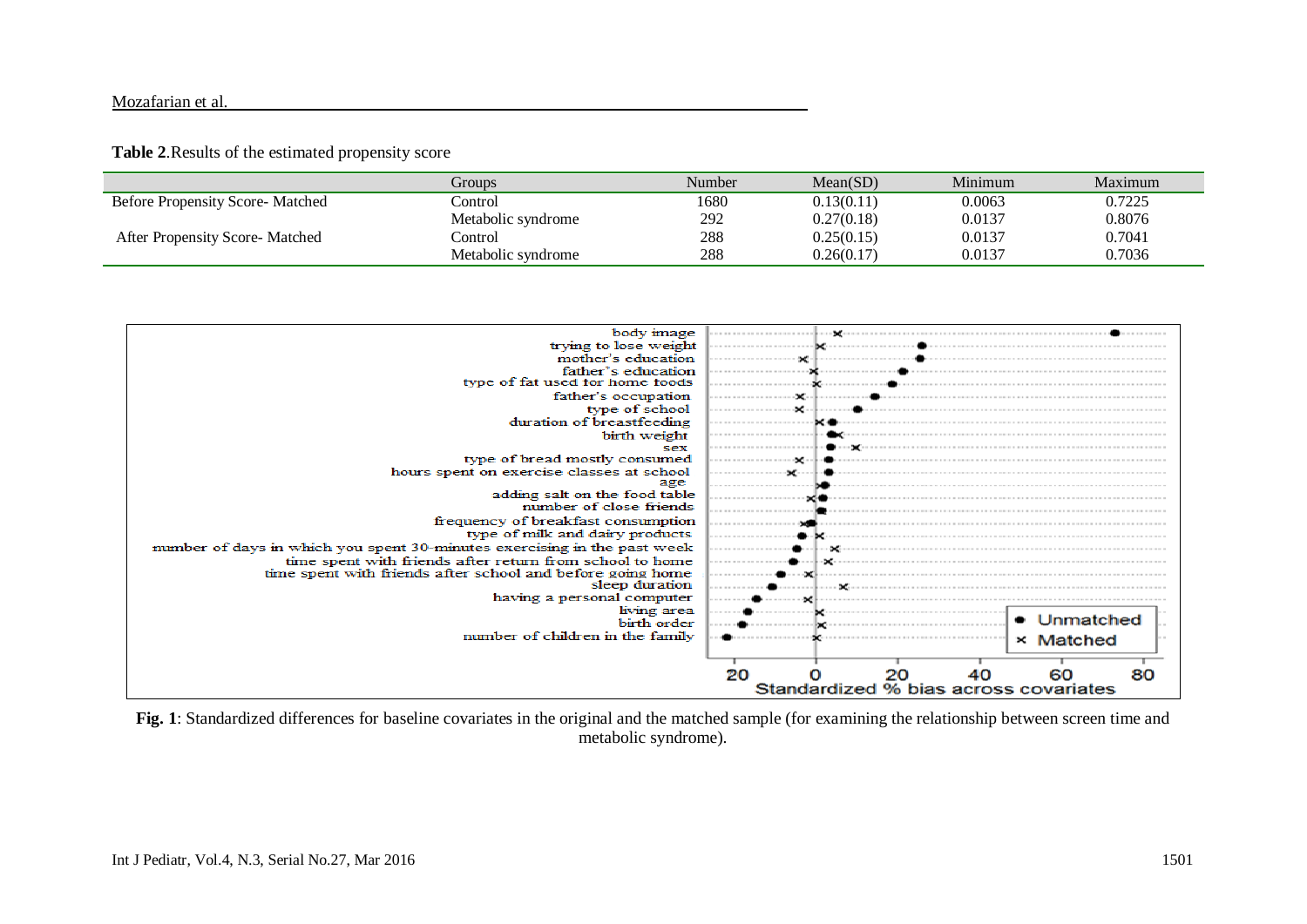# Screen Time and Metabolic Syndrome

|             | Dependent variable | Number of matching | Standard error of mean | OR(95%CI)          | P-value      |
|-------------|--------------------|--------------------|------------------------|--------------------|--------------|
| Variables   |                    |                    | $\%$                   |                    |              |
|             | Metabolic Syndrome | 288                | 2.9                    | $1.44(0.98-2.12)$  | 0.052        |
|             | ${\rm HDL}$        | 733                | 1.8                    | $0.92(0.72-1.2)$   | 0.45         |
|             | BP                 | 501                | $2.2\,$                | $1.1(0.81-1.4)$    | 0.65         |
|             | <b>WHR</b>         | 272                | $4.2\,$                | $1.31(0.91-1.91)$  | 0.13         |
|             | <b>FBG</b>         | 251                | 4.4                    | $0.72(0.48-1.1)$   | 0.09         |
|             | TG                 | 131                | $7.5\,$                | $0.9(0.51-1.6)$    | 0.7          |
| Screen time | HDL and BP         | 209                | 5                      | $1/2(0/8-1/9)$     | 0.36         |
|             | <b>BPand WHR</b>   | 125                | 7.7                    | $0.97(0.6-1.7)$    | 0.9          |
|             | HDLand WHR         | 113                | 5.4                    | $1.1(0.7-1.8)$     | 0.7          |
|             | FBG and BP         | 73                 | 9.7                    | $0.58(0.28-1.2)$   | 0.1          |
|             | HDLand FBG         | 71                 | 7.3                    | $1(0.48-2.1)$      | $\mathbf{1}$ |
|             | HDL and TG         | 60                 | 6.6                    | $1.5(0.6-3.5)$     | 0.3          |
|             | WHR and TG         | 51                 | 8.6                    | $2(0.7-6.5)$       | 0.16         |
|             | BP and TG          | 49                 | $\overline{9}$         | $0.54(0.2 - 1.45)$ | 0.2          |
|             | Metabolic Syndrome | 288                | 4.3                    | $1.24(0.83-1.9)$   | 0.28         |
|             | ${\rm HDL}$        | 733                | 1.9                    | $0.85(0.7-1.1)$    | 0.17         |
|             | BP                 | 503                | 2.3                    | $1(0.74-1.32)$     | 0.94         |
| TV-watching | <b>WHR</b>         | 272                | 4.2                    | $1.04(0.7-1.6)$    | 0.84         |
|             | <b>FBG</b>         | 252                | 4.5                    | $0.75(0.47-1.2)$   | 0.2          |
|             | TG                 | 131                | 5.2                    | $1.83(1.003-3.5)$  | 0.035        |
|             | HDL and BP         | 209                | $4.2\,$                | $0.97(0.6-1.6)$    | 0.9          |
|             | <b>BPand WHR</b>   | 125                | $\overline{7}$         | $0.8(0.4-1.5)$     | 0.5          |
|             | HDLand WHR         | 113                | 6.4                    | $0.9(0.5-1.6)$     | 0.7          |
|             | FBG and BP         | 73                 | 7.3                    | $0.37(0.13-0.92)$  | 0.02         |

Table 3: The results of the Conditional logistic of watching TV, leisure time computer use, and screen time relationship with the metabolic syndrome and its components